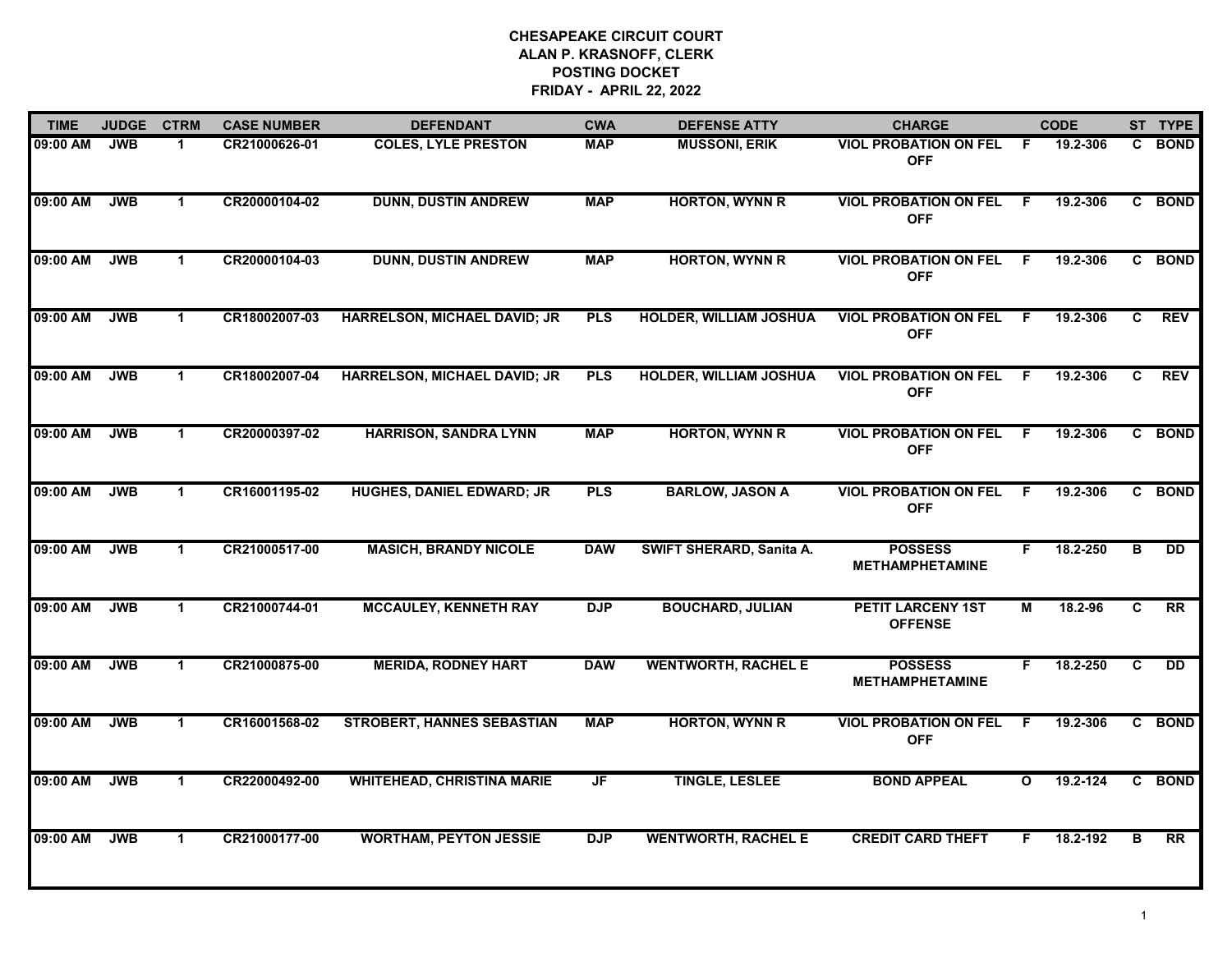| <b>TIME</b> | <b>JUDGE</b> | <b>CTRM</b>  | <b>CASE NUMBER</b> | <b>DEFENDANT</b>               | <b>CWA</b> | <b>DEFENSE ATTY</b>        | <b>CHARGE</b>                                       |    | <b>CODE</b>  |                | ST TYPE         |
|-------------|--------------|--------------|--------------------|--------------------------------|------------|----------------------------|-----------------------------------------------------|----|--------------|----------------|-----------------|
| 09:00 AM    | <b>JWB</b>   | $\mathbf 1$  | CR21000177-00      | <b>WORTHAM, PEYTON JESSIE</b>  | <b>DJP</b> | <b>WENTWORTH, RACHEL E</b> | <b>CREDIT CARD THEFT</b>                            | F. | 18.2-192     | B              | <b>UA</b>       |
| 09:00 AM    | <b>JWB</b>   | $\mathbf 1$  | CR21000177-01      | <b>WORTHAM, PEYTON JESSIE</b>  | <b>DJP</b> | <b>WENTWORTH, RACHEL E</b> | <b>CREDIT CARD FRAUD</b>                            | F. | 18.2-195     | $\overline{B}$ | $\overline{RR}$ |
| 09:00 AM    | <b>JWB</b>   | $\mathbf 1$  | CR21000177-01      | <b>WORTHAM, PEYTON JESSIE</b>  | <b>DJP</b> | <b>WENTWORTH, RACHEL E</b> | <b>CREDIT CARD FRAUD</b>                            | F. | 18.2-195     | B              | <b>UA</b>       |
| 09:30 AM    | <b>JWB</b>   | $\mathbf 1$  | CR22000387-00      | <b>BAKER, LAYTISHA N</b>       |            |                            | <b>DRIVING WITH NO OL</b>                           | М  | 46.2-300     |                | S ADAT          |
| 09:30 AM    | <b>JWB</b>   | $\mathbf 1$  | CR22000387-01      | <b>BAKER, LAYTISHA N</b>       |            |                            | <b>EXPIRED TEMP REG 1/21</b>                        | л. | 46.2-646     | S              | <b>TBS</b>      |
| 09:30 AM    | <b>JWB</b>   | $\mathbf{1}$ | CR14000157-05      | <b>BLANCHARD, TIFFANY DENA</b> | <b>MAP</b> | <b>WOODLEY, CORNELIA</b>   | <b>VIOL SUSP SENT ON FEL</b><br><b>OFF</b>          | .F | 19.2-306     |                | <b>TBS</b>      |
| 09:30 AM    | <b>JWB</b>   | $\mathbf{1}$ | CR21001523-00      | <b>BREEDING, RENEE</b>         | <b>JLF</b> | <b>HORTON, WYNN</b>        | <b>INDECENT EXPOSURE</b>                            | М  | 18.2-387     | B              | <b>TBS</b>      |
| 09:30 AM    | <b>JWB</b>   | $\mathbf{1}$ | CR21001523-01      | <b>BREEDING, RENEE</b>         | <b>JLF</b> | <b>HORTON, WYNN</b>        | <b>ASSAULT &amp; BATTERY</b>                        | М  | $18.2 - 57$  | S              | <b>TBS</b>      |
| 09:30 AM    | <b>JWB</b>   | $\mathbf 1$  | CR21001523-02      | <b>BREEDING, RENEE</b>         | <b>JLF</b> | <b>HORTON, WYNN</b>        | FAILURE TO APPEAR-ADATS M 18.2-456(6)               |    |              | В              | <b>TBS</b>      |
| 09:30 AM    | <b>JWB</b>   | $\mathbf{1}$ | CR22000195-00      | <b>CARTER, MATTHEW L</b>       |            |                            | <b>RECKLESS DRIVING: SP</b><br>91/60                | М  | 46.2-862     | s              | <b>TBS</b>      |
| 09:30 AM    | <b>JWB</b>   | $\mathbf 1$  | CR22000394-00      | <b>DAVIS, MILES</b>            |            |                            | <b>RECKLESS DRIVING</b>                             |    | M A.46.2-852 |                | S ADAT          |
| 09:30 AM    | <b>JWB</b>   | $\mathbf 1$  | CR22000042-00      | <b>DAVIS, SHELTON DEQUAN</b>   | <b>AHM</b> | Jones, David L.            | <b>VIOLENT FELON POSS/TRAN F</b><br><b>WEAPON</b>   |    | 18.2-308.2   | C              | <b>TBS</b>      |
| 09:30 AM    | <b>JWB</b>   | $\mathbf 1$  | CR22000042-01      | <b>DAVIS, SHELTON DEQUAN</b>   | <b>AHM</b> | Jones, David L.            | CARRY LOAD FIREARM IN M 18.2-287.4<br><b>PUBLIC</b> |    |              | C              | <b>TBS</b>      |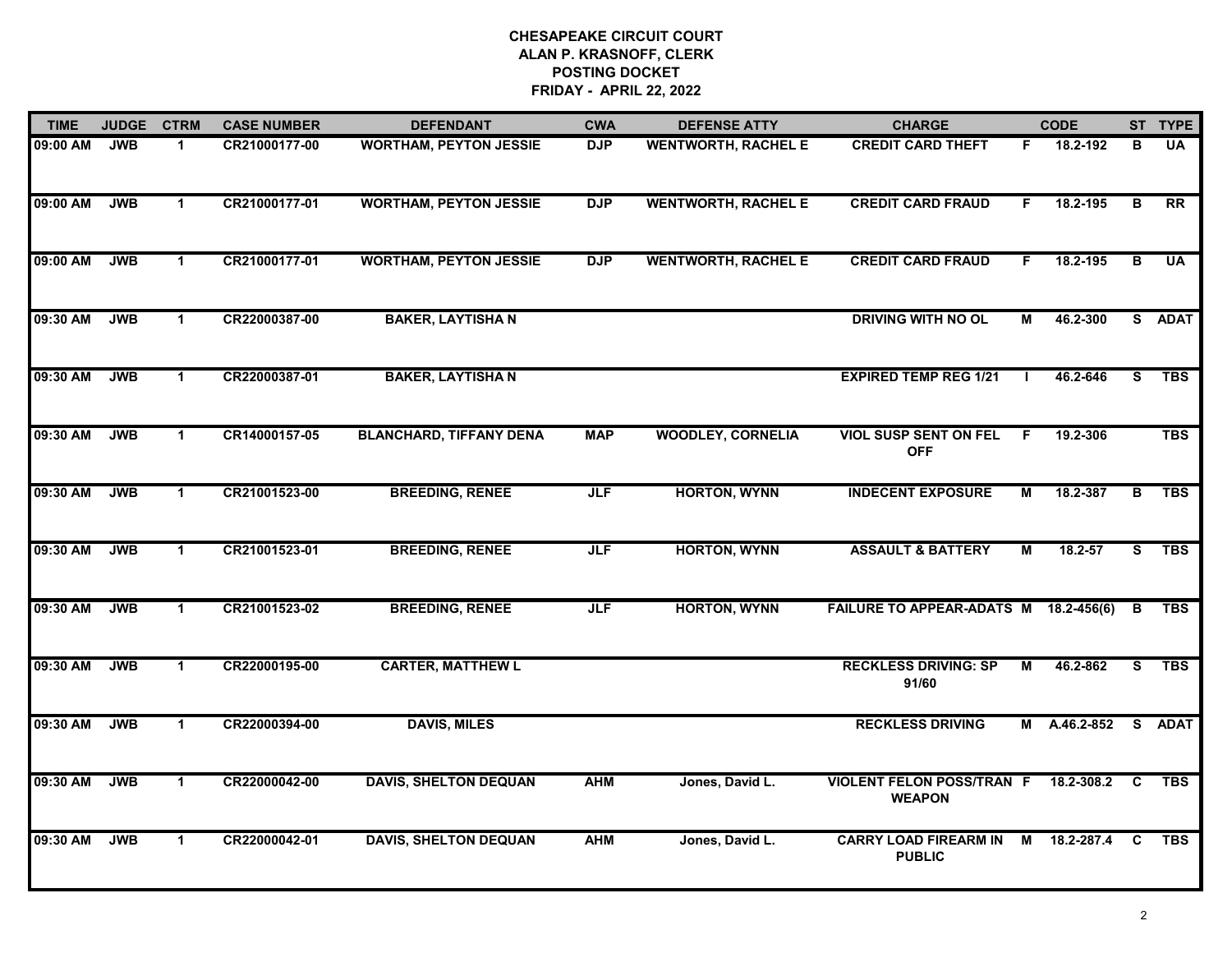| <b>TIME</b> | <b>JUDGE</b> | <b>CTRM</b>          | <b>CASE NUMBER</b> | <b>DEFENDANT</b>                  | <b>CWA</b> | <b>DEFENSE ATTY</b>           | <b>CHARGE</b>                                       |     | <b>CODE</b>       |              | ST TYPE     |
|-------------|--------------|----------------------|--------------------|-----------------------------------|------------|-------------------------------|-----------------------------------------------------|-----|-------------------|--------------|-------------|
| 09:30 AM    | <b>JWB</b>   | $\blacktriangleleft$ | CR22000042-02      | <b>DAVIS, SHELTON DEQUAN</b>      | <b>AHM</b> | Jones, David L.               | <b>CONCEALED WEAPON:</b><br><b>CARRY</b>            | М   | 18.2-308          | C.           | <b>TBS</b>  |
| 09:30 AM    | <b>JWB</b>   | $\mathbf{1}$         | CR22000042-03      | <b>DAVIS, SHELTON DEQUAN</b>      | <b>AHM</b> | Jones, David L.               | <b>FLEEING FROM LAW</b><br><b>ENFORCEMENT</b>       |     | M $18.2-460(E)$ C |              | <b>TBS</b>  |
| 09:30 AM    | <b>JWB</b>   | $\mathbf 1$          | CR22000042-04      | <b>DAVIS, SHELTON DEQUAN</b>      | <b>AHM</b> | Jones, David L.               | <b>OPEN CONTAINER</b>                               | М   | 46-182            | S            | <b>TBS</b>  |
| 09:30 AM    | <b>JWB</b>   | $\mathbf 1$          | CR22000042-05      | <b>DAVIS, SHELTON DEQUAN</b>      | <b>AHM</b> | Jones, David L.               | ELUDE/DISREGARD POLICE- F<br><b>FELONY</b>          |     | 46.2-817(B)       | C            | <b>TBS</b>  |
| 09:30 AM    | <b>JWB</b>   | $\mathbf{1}$         | CR05A01085-02      | <b>DUNNING, MORGAN JAY</b>        | <b>BKF</b> | <b>OXENHAM, CARA P</b>        | <b>VIOL PROBATION ON FEL</b><br><b>OFF</b>          | F   | 19.2-306          | C            | <b>TBS</b>  |
| 09:30 AM    | <b>JWB</b>   | $\mathbf{1}$         | CR11001680-02      | <b>DUNNING, MORGAN JAY</b>        | <b>BKF</b> | <b>OXENHAM, CARA P</b>        | <b>VIOL PROBATION ON FEL</b><br><b>OFF</b>          | F.  | 19.2-306          | C            | <b>TBS</b>  |
| 09:30 AM    | <b>JWB</b>   | $\mathbf 1$          | CR21000356-00      | HARRIS, DE'SHAUN ALEXANDER        | <b>MLK</b> | Woods, Michael J.             | <b>POSSESS COCAINE</b>                              | F.  | 18.2-250          | B            | <b>TBS</b>  |
| 09:30 AM    | <b>JWB</b>   | $\mathbf{1}$         | CR20001686-00      | <b>HERNANDEZ, JILLIAN JUSTINE</b> | <b>BKF</b> | Mason, G. Jeffrey             | <b>OBTAIN MONEY FALSE</b><br><b>PRET &gt;=\$500</b> | F.  | 18.2-178          | $\mathbf{o}$ | <b>TBS</b>  |
| 09:30 AM    | <b>JWB</b>   | $\blacktriangleleft$ | CR20001686-01      | HERNANDEZ, JILLIAN JUSTINE        |            |                               | <b>FTA-RR</b>                                       |     | $M$ 18.2-456(6)   | B            | <b>ADAT</b> |
| 09:30 AM    | <b>JWB</b>   | $\mathbf 1$          | CR22000385-00      | <b>HYMAN, TAHIQ SHAKIM</b>        |            |                               | <b>RECKLESS DRIVING SPEED M</b><br>86/60            |     | 46.2-862          |              | S ADAT      |
| 09:30 AM    | <b>JWB</b>   | $\mathbf 1$          | CR14001881-05      | <b>MCCORMICK, BRIAN ALLEN</b>     |            |                               | <b>VIOL PROBATION ON FEL</b><br><b>OFF</b>          | - F | 19.2-306          |              | C ADAT      |
| 09:30 AM    | <b>JWB</b>   | $\overline{1}$       | CR14001881-06      | <b>MCCORMICK, BRIAN ALLEN</b>     |            |                               | <b>VIOL PROBATION ON FEL</b><br><b>OFF</b>          | -F  | 19.2-306          |              | C ADAT      |
| 09:30 AM    | <b>JWB</b>   | $\mathbf 1$          | CR21000595-00      | <b>MCDONALD, JENNIE I</b>         | <b>DRT</b> | <b>HOLDER, WILLIAM JOSHUA</b> | <b>CRUELTY TO</b><br><b>ANIMALS:GENERALLY</b>       | M   | 3.2-6570          | $\mathbf{o}$ | <b>TBS</b>  |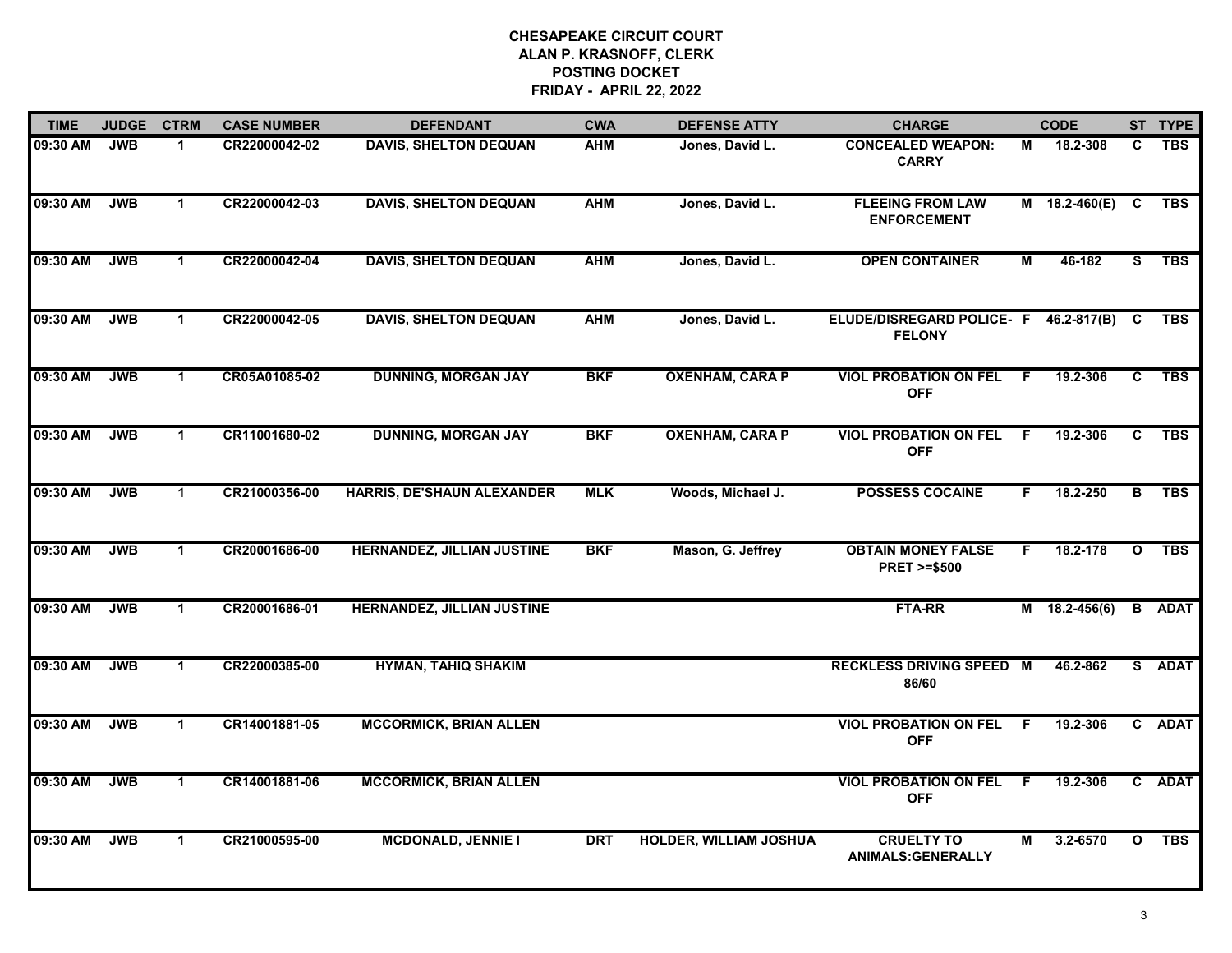| <b>TIME</b> | <b>JUDGE</b> | <b>CTRM</b>  | <b>CASE NUMBER</b> | <b>DEFENDANT</b>                               | <b>CWA</b> | <b>DEFENSE ATTY</b>           | <b>CHARGE</b>                                  |                | <b>CODE</b>     |              | ST TYPE     |
|-------------|--------------|--------------|--------------------|------------------------------------------------|------------|-------------------------------|------------------------------------------------|----------------|-----------------|--------------|-------------|
| 09:30 AM    | <b>JWB</b>   | $\mathbf 1$  | CR21000595-01      | <b>MCDONALD, JENNIE I</b>                      | <b>DRT</b> |                               | HOLDER, WILLIAM JOSHUA ABANDONMENT OF ANIMAL M |                | 3.2-6504        | $\mathbf{o}$ | <b>TBS</b>  |
| 09:30 AM    | <b>JWB</b>   | $\mathbf{1}$ | CR21000595-02      | <b>MCDONALD, JENNIE I</b>                      |            |                               | <b>FAIL TO APPEAR PLEA</b>                     |                | $M$ 18.2-456(6) | $\mathbf{c}$ | <b>ADAT</b> |
| 09:30 AM    | <b>JWB</b>   | $\mathbf{1}$ | CR18001554-03      | <b>MORSE, JOSHUA SHANE</b>                     |            |                               | <b>VIOL PROBATION ON FEL</b><br><b>OFF</b>     | F.             | 19.2-306        |              | C ADAT      |
| 09:30 AM    | <b>JWB</b>   | $\mathbf 1$  | CR18001029-00      | <b>RAGLAND, CHARLES BRADLEY</b>                | <b>EEM</b> | <b>HOLDER, WILLIAM JOSHUA</b> | <b>GRAND LARCENY</b>                           | F.             | 18.2-95         | В            | <b>TBS</b>  |
| 09:30 AM    | <b>JWB</b>   | $\mathbf 1$  | CR18001029-02      | <b>RAGLAND, CHARLES BRADLEY</b>                | <b>EEM</b> |                               | FTA-RR                                         | М              | 18.2-456        | S            | <b>TBS</b>  |
| 09:30 AM    | <b>JWB</b>   | $\mathbf 1$  | CR22000255-00      | ZOOK, JOHN ALLEN                               |            | <b>WINSTEAD, FAITH SHAW</b>   | <b>SHOPLIFTING</b>                             | Μ              | $46 - 15$       | S.           | <b>TBS</b>  |
| 09:30 AM    | <b>JWB</b>   | $\mathbf 1$  | CR22000255-01      | <b>ZOOK, JOHN ALLEN</b>                        |            |                               | <b>FAIL TO APPEAR-TBS</b>                      |                | $M$ 18.2-456(6) |              | <b>ADAT</b> |
| 09:45 AM    | <b>JWB</b>   | $\mathbf{1}$ | CR15001277-04      | <b>ETHERIDGE, CHRISTOPHER</b><br><b>LAMONT</b> |            |                               | <b>VIOL PROBATION ON FEL</b><br><b>OFF</b>     | F.             | 19.2-306        | $\mathbf{c}$ | <b>ADAT</b> |
| 09:45 AM    | <b>JWB</b>   | $\mathbf{1}$ | CR15001277-05      | <b>ETHERIDGE, CHRISTOPHER</b><br><b>LAMONT</b> |            |                               | <b>VIOL PROBATION ON FEL</b><br><b>OFF</b>     | - F            | 19.2-306        |              | C ADAT      |
| 10:30 AM    | <b>JWB</b>   | $\mathbf 1$  | CR17000093-03      | TRUMBLE, TAQUANN KENNETH                       | <b>MAP</b> | <b>JONES, DAVID L</b>         | <b>VIOL PROBATION ON FEL</b><br><b>OFF</b>     | - F            | 19.2-306        |              | C BOND      |
| 11:00 AM    | <b>JWB</b>   | $\mathbf 1$  | CR13000625-01      | <b>PARDEE, DANIEL THOMAS</b>                   | <b>DJP</b> | <b>KORSLUND, ERIC</b>         | <b>VIOL PROBATION ON FEL</b><br><b>OFF</b>     | - F            | 19.2-306        |              | C MOPT      |
| 11:00 AM    | <b>JWB</b>   | $\mathbf 1$  | CR13000625-02      | <b>PARDEE, DANIEL THOMAS; JR</b>               | <b>DJP</b> | <b>TINGLE, LESLEE</b>         | <b>VIOL PROBATION ON FEL</b><br><b>OFF</b>     | $\overline{F}$ | 19.2-306        |              | C MOPT      |
| 11:30 AM    | <b>JWB</b>   | $\mathbf{1}$ | CR12001562-08      | <b>HODGES, DARICO LAVELLE</b>                  | <b>DJP</b> | <b>BLACK, HUGH E; III</b>     | <b>PROB VIOL ELUDE LEO</b>                     | F.             | 19.2-306        | C            | <b>TBS</b>  |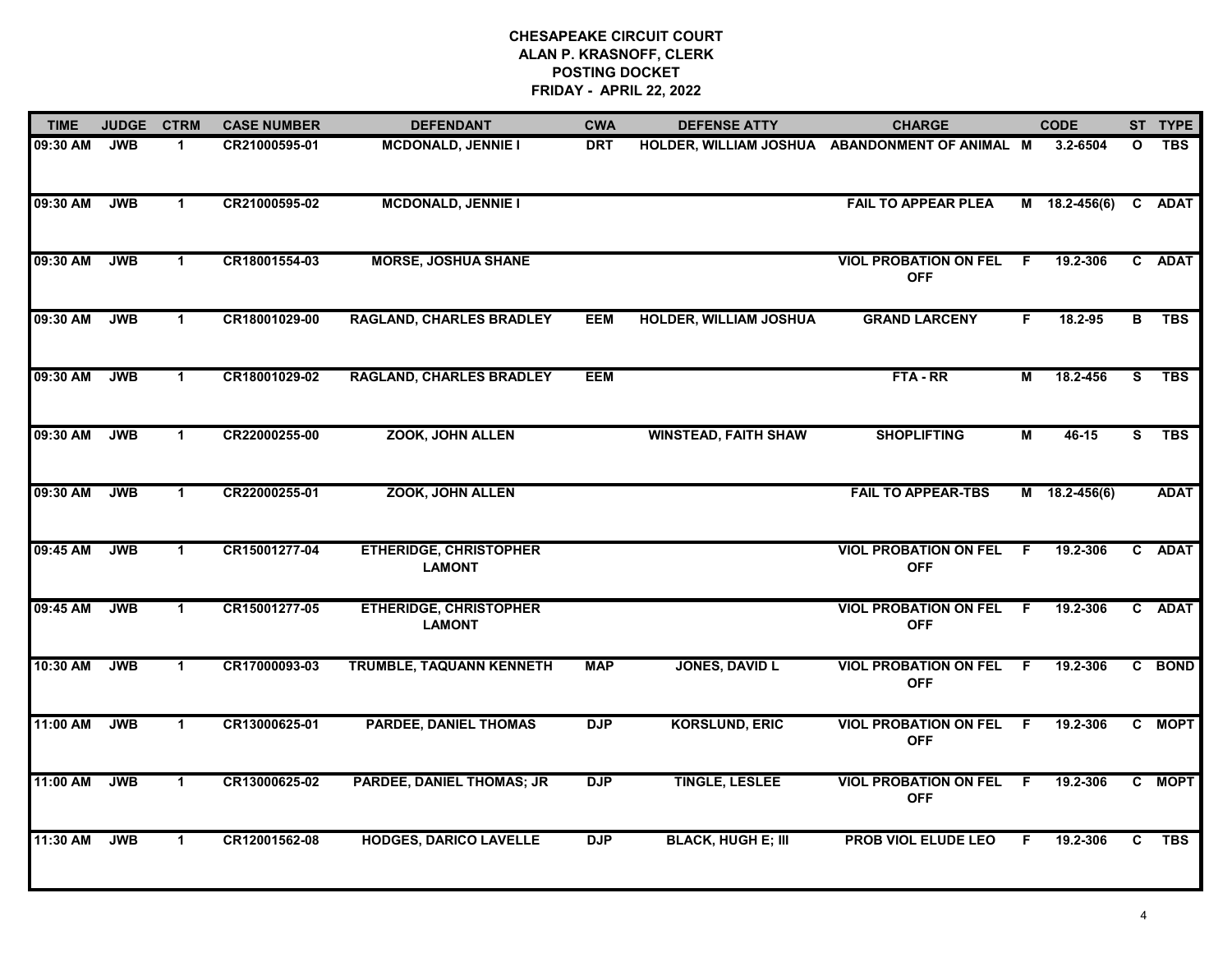| <b>TIME</b> | <b>JUDGE</b> | <b>CTRM</b>    | <b>CASE NUMBER</b> | <b>DEFENDANT</b>              | <b>CWA</b> | <b>DEFENSE ATTY</b>     | <b>CHARGE</b>                                   |     | <b>CODE</b>     |    | ST TYPE       |
|-------------|--------------|----------------|--------------------|-------------------------------|------------|-------------------------|-------------------------------------------------|-----|-----------------|----|---------------|
| 11:30 AM    | <b>JWB</b>   | 1.             | CR12001562-09      | <b>HODGES, DARICO LAVELLE</b> | <b>DJP</b> |                         | <b>FTA-REV</b>                                  |     | $M$ 18.2-456(6) |    | C ADAT        |
| 12:00 PM    | <b>JWB</b>   | $\mathbf{1}$   | CR20000418-04      | <b>MILLER, JACOB CHARLES</b>  | <b>MAP</b> | Martin, Terence P.      | <b>VIOL PROBATION ON FEL F</b><br><b>OFF</b>    |     | 19.2-306        |    | C BOND        |
| 12:00 PM    | <b>JWB</b>   | $\mathbf{1}$   | CR20000418-05      | <b>MILLER, JACOB CHARLES</b>  | <b>MAP</b> | Martin, Terence P.      | <b>VIOL PROBATION ON FEL</b><br><b>OFF</b>      | - F | 19.2-306        |    | C BOND        |
| 12:00 PM    | <b>JWB</b>   | 1              | CR20000418-06      | <b>MILLER, JACOB CHARLES</b>  | <b>MAP</b> | Martin, Terence P.      | <b>VIOL PROBATION ON FEL</b><br><b>OFF</b>      | - F | 19.2-306        |    | C BOND        |
| 02:00 PM    | <b>JWB</b>   | $\mathbf 1$    | CR20001183-03      | <b>ROSS, ZACHARY TUCKER</b>   |            |                         | <b>VIOL PROBATION ON FEL</b><br><b>OFF</b>      | F.  | 19.2-306        |    | C ADAT        |
| 02:00 PM    | <b>JWB</b>   | $\mathbf 1$    | CR20001183-04      | <b>ROSS, ZACHARY TUCKER</b>   |            |                         | <b>VIOL PROBATION ON FEL</b><br><b>OFF</b>      | - F | 19.2-306        |    | C ADAT        |
| 02:00 PM    | <b>JWB</b>   | $\mathbf{1}$   | CR20001183-05      | <b>ROSS, ZACHARY TUCKER</b>   |            |                         | <b>VIOL PROBATION OF MISD M</b><br><b>OFF</b>   |     | 19.2-306        |    | C ADAT        |
| 09:00 AM    | <b>RDS</b>   | $3\phantom{a}$ | CR21001672-00      | <b>ALLAH, LORD UNIQUE GOD</b> | <b>KAM</b> | <b>SPARTZ, SARA M</b>   | <b>DWI: 1ST OFFENSE</b>                         | М   | 18.2-266        |    | <b>B</b> TRYL |
| 09:00 AM    | <b>RDS</b>   | 3              | CR07000668-03      | <b>ALLEN, JOHN PAUL</b>       | <b>JLF</b> | <b>SPARTZ, SARA M</b>   | <b>VIOL PROBATION ON FEL</b><br><b>OFF</b>      | -F  | 19.2-306        |    | <b>REV</b>    |
| 09:00 AM    | <b>RDS</b>   | $\mathbf{3}$   | CR22000302-00      | <b>ARTIS, LEON</b>            | <b>JRA</b> |                         | <b>IMPROPER PASSING ON</b><br><b>RIGHT</b>      | J.  | 46.2-841        |    | S TRYL        |
| 09:00 AM    | <b>RDS</b>   | 3              | CR22000237-00      | <b>BARNER, HOLLY J</b>        | <b>JRA</b> | <b>DOUGLAS, NATALIE</b> | OP WITHOUT IGNITION<br><b>INTERLOCK</b>         | М   | 18.2-272C       | S. | <b>TRYL</b>   |
| 09:00 AM    | <b>RDS</b>   | $\overline{3}$ | CR22000384-00      | <b>DEROSE, PAVIER DEVON</b>   | <b>JRA</b> |                         | <b>IMPROPER/ERRATIC LANE</b><br><b>CHANGE</b>   | - 1 | 46.2-804        |    | S TRYL        |
| 09:00 AM    | <b>RDS</b>   | $\mathbf{3}$   | CR22000384-01      | <b>DEROSE, PAVIER DEVON</b>   | <b>JRA</b> |                         | <b>OPER VEHICLE NO LIAB</b><br><b>INSURANCE</b> | M   | 46.2-707        |    | S TRYL        |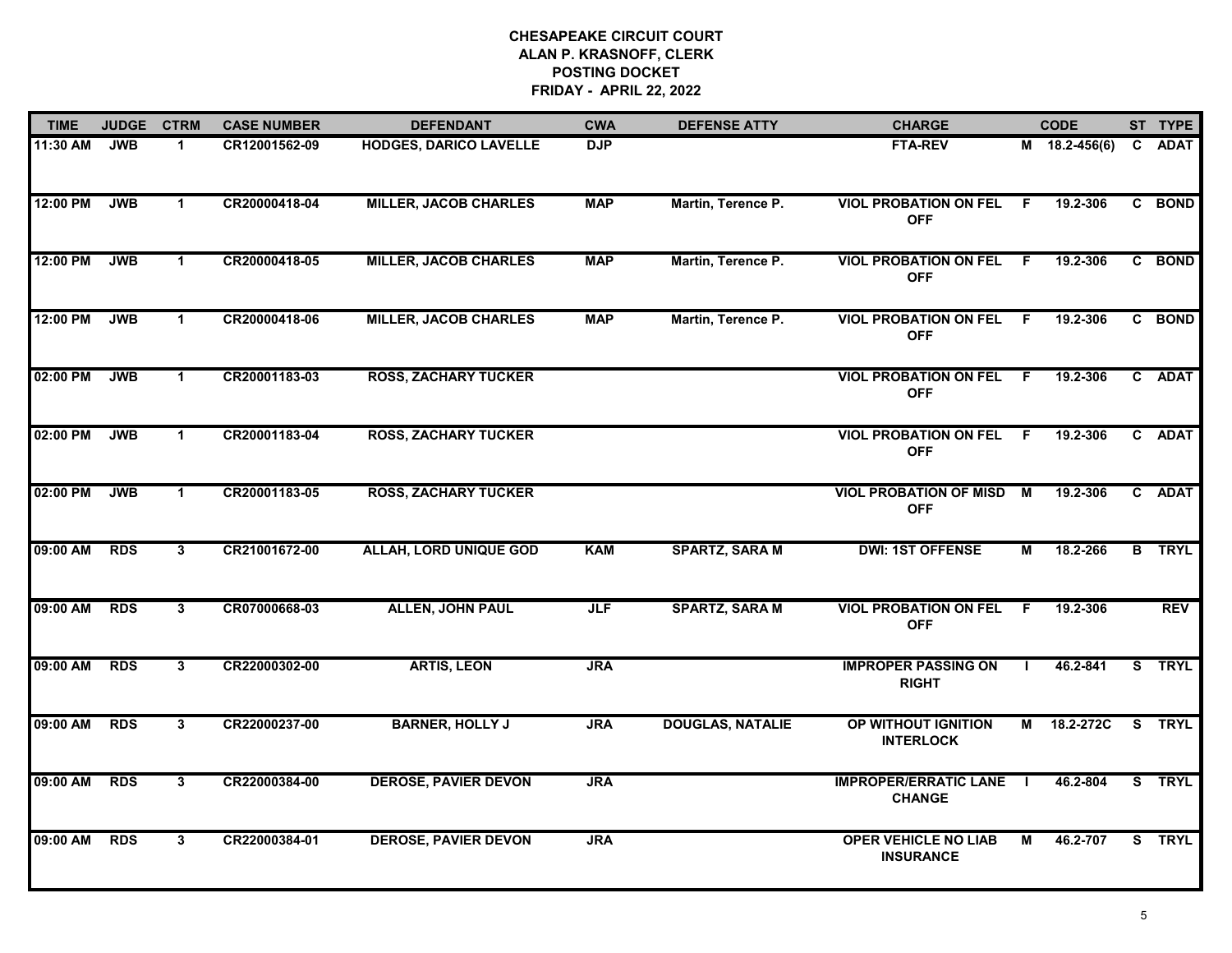| <b>TIME</b> | <b>JUDGE</b> | <b>CTRM</b>    | <b>CASE NUMBER</b> | <b>DEFENDANT</b>                              | <b>CWA</b> | <b>DEFENSE ATTY</b>           | <b>CHARGE</b>                                  |                | <b>CODE</b>           |              | ST TYPE       |
|-------------|--------------|----------------|--------------------|-----------------------------------------------|------------|-------------------------------|------------------------------------------------|----------------|-----------------------|--------------|---------------|
| 09:00 AM    | <b>RDS</b>   | 3              | CR22000450-00      | <b>ESTEP, DANIEL RAY</b>                      | <b>KAM</b> | <b>TINGLE, LESLEE</b>         | <b>POSSESS</b><br><b>METHAMPHETAMINE</b>       | F.             | 18.2-250              |              | C PLEA        |
| 09:00 AM    | <b>RDS</b>   | $\mathbf{3}$   | CR20001812-00      | <b>GAYE, JOHN WALLACE; JR</b>                 | <b>AEP</b> | <b>HOLDER, WILLIAM JOSHUA</b> | <b>POSSESS FENTANYL</b>                        | F              | 18.2-250              |              | <b>B</b> PLEA |
| 09:00 AM    | <b>RDS</b>   | 3 <sup>1</sup> | CR21000075-00      | <b>HIGGINS, KIMBERLY RENE</b>                 | <b>KAM</b> | Jankell, Peter J.             | <b>POSSESS HEROIN</b>                          | F.             | 18.2-250              |              | C TRYL        |
| 09:00 AM    | <b>RDS</b>   | 3              | CR21000075-01      | <b>HIGGINS, KIMBERLY RENE</b>                 | <b>KAM</b> | Jankell, Peter J.             | <b>POSSESS PSILOCYN</b>                        | F.             | 18.2-250              |              | C TRYL        |
| 09:00 AM    | <b>RDS</b>   | 3              | CR21000075-02      | <b>HIGGINS, KIMBERLY RENE</b>                 | <b>KAM</b> | Jankell, Peter J.             | FAILURE TO APPEAR-TRIAL M 18.2-456(6)          |                |                       | C.           | CAP           |
| 09:00 AM    | <b>RDS</b>   | $\mathbf{3}$   | CR22000258-00      | <b>KINNEY, SHANNON MARIE</b>                  | <b>JRA</b> |                               | EXPIRED INSPECTION (2/20)   A.46.2-1158 S TRYL |                |                       |              |               |
| 09:00 AM    | <b>RDS</b>   | 3              | CR22000101-00      | <b>MCEACHIN, CHRISTOPHER</b><br><b>EDWARD</b> | <b>KAM</b> | <b>MORRIS, DIALLOK</b>        | <b>REVOKED O/L ALCOHOL</b><br><b>RELATED</b>   | $\overline{M}$ | 18.2-272              |              | <b>B</b> TRYL |
| 09:00 AM    | <b>RDS</b>   | $\mathbf{3}$   | CR22000101-01      | <b>MCEACHIN, CHRISTOPHER</b><br><b>EDWARD</b> | <b>KAM</b> | <b>MORRIS, DIALLOK</b>        | <b>REFUSAL BREATH 2ND</b><br><b>OFFENSE</b>    |                | M A.18.2-268.3 B TRYL |              |               |
| 09:00 AM    | <b>RDS</b>   | $\mathbf{3}$   | CR22000217-00      | <b>MCKINNEY, ELI RUSSELL</b>                  | <b>JRA</b> | Plott, Stephen B.             | <b>IMPROPER</b><br><b>CONTROL/DRIVING</b>      |                | 46.2-869              |              | S TRYL        |
| 09:00 AM    | <b>RDS</b>   | 3              | CR20000541-00      | <b>NAPIER, EARL EUGENE ANTHONY</b>            | <b>MLK</b> | Gilchrist, Kurt A.            | ELUDE/DISREGARD POLICE- F<br><b>FELONY</b>     |                | 46.2-817(B)           | $\mathbf{o}$ | <b>MOPT</b>   |
| 09:00 AM    | <b>RDS</b>   | 3              | CR16001087-10      | <b>OVERTON, MEGAN ELIZABETH</b>               | <b>MLK</b> | <b>STOKES, MARK B</b>         | <b>VIOL PROBATION ON FEL</b><br><b>OFF</b>     | -F             | 19.2-306              | C            | <b>REV</b>    |
| 09:00 AM    | <b>RDS</b>   | $\overline{3}$ | CR16001087-11      | <b>OVERTON, MEGAN ELIZABETH</b>               | <b>MLK</b> | <b>STOKES, MARK B</b>         | <b>VIOL PROBATION ON FEL</b><br><b>OFF</b>     | F.             | 19.2-306              | C            | <b>REV</b>    |
| 09:00 AM    | <b>RDS</b>   | 3              | CR16001087-12      | <b>OVERTON, MEGAN ELIZABETH</b>               | <b>MLK</b> | <b>STOKES, MARK B</b>         | <b>VIOL PROBATION ON FEL</b><br><b>OFF</b>     | F.             | 19.2-306              | C.           | <b>REV</b>    |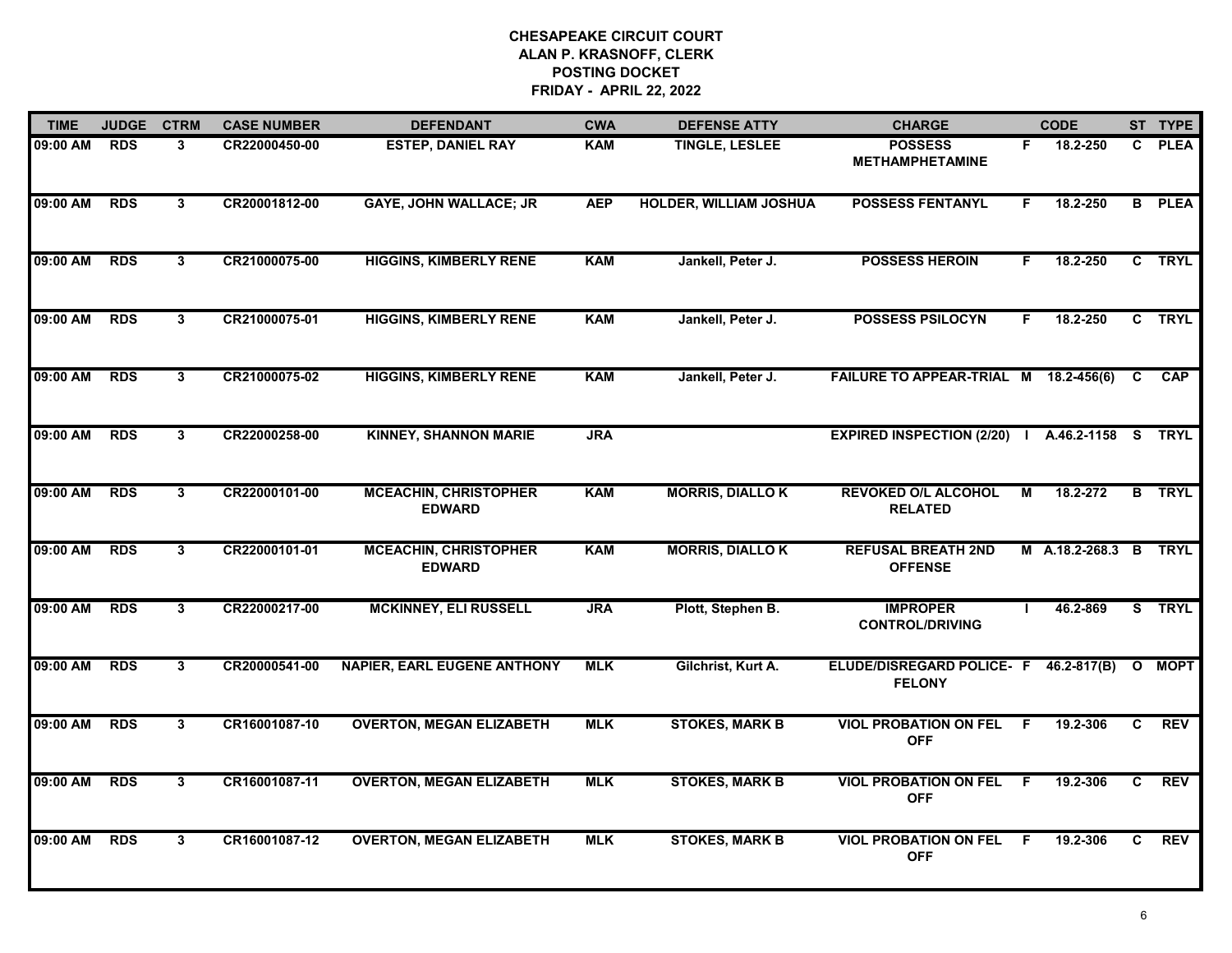| <b>TIME</b> | <b>JUDGE</b> | <b>CTRM</b>    | <b>CASE NUMBER</b> | <b>DEFENDANT</b>                  | <b>CWA</b> | <b>DEFENSE ATTY</b>   | <b>CHARGE</b>                                   |    | <b>CODE</b>         |              | ST TYPE       |
|-------------|--------------|----------------|--------------------|-----------------------------------|------------|-----------------------|-------------------------------------------------|----|---------------------|--------------|---------------|
| 09:00 AM    | <b>RDS</b>   | $\mathbf{3}$   | CR22000423-00      | <b>OVERTON, MEGAN ELIZABETH</b>   | <b>MLK</b> | <b>STOKES, MARK B</b> | SHOPLFT:ALTER<br>PRICE<\$1000(3RD)              | F. | 18.2-103            | $\mathbf{C}$ | <b>TRYL</b>   |
| 09:00 AM    | <b>RDS</b>   | 3              | CR18001820-00      | <b>RICHARDSON, MELVIN</b>         | <b>MLK</b> | <b>MARLE, SIMON J</b> | <b>MALICIOUS WOUNDING</b>                       | F. | 18.2-51             |              | <b>B</b> PLEA |
| 09:00 AM    | <b>RDS</b>   | $\overline{3}$ | CR18001820-01      | <b>RICHARDSON, MELVIN</b>         | <b>MLK</b> | <b>MARLE, SIMON J</b> | <b>ROBBERY: RESIDENCE</b><br><b>WITH GUN</b>    | F  | 18.2-58             |              | <b>B</b> PLEA |
| 09:00 AM    | <b>RDS</b>   | 3              | CR18001820-02      | <b>RICHARDSON, MELVIN</b>         | <b>MLK</b> | <b>MARLE, SIMON J</b> | <b>ARMED BURGLARY</b>                           | F  | 18.2-90             |              | <b>B</b> PLEA |
| 09:00 AM    | <b>RDS</b>   | 3              | CR18001820-03      | <b>RICHARDSON, MELVIN</b>         | <b>MLK</b> | <b>MARLE, SIMON J</b> | <b>CONSPIRE: ARMED</b><br><b>BURGLARY</b>       | F. | 18.2-90             |              | <b>B</b> PLEA |
| 09:00 AM    | <b>RDS</b>   | 3              | CR18001820-04      | <b>RICHARDSON, MELVIN</b>         | <b>MLK</b> | <b>MARLE, SIMON J</b> | <b>USE FIREARM IN FELONY</b><br><b>1ST OFF</b>  | F. | 18.2-53.1           |              | <b>B</b> PLEA |
| 09:00 AM    | <b>RDS</b>   | 3              | CR19000589-00      | <b>RICHARDSON, MELVIN</b>         | <b>MLK</b> | <b>MARLE, SIMON J</b> | <b>ABDUCTION W/INT EXTORT F</b><br><b>MONEY</b> |    | $18.2 - 48$         |              | C PLEA        |
| 09:00 AM    | <b>RDS</b>   | 3              | CR19000589-01      | <b>RICHARDSON, MELVIN</b>         | <b>MLK</b> | <b>MARLE, SIMON J</b> | <b>USE FIREARM IN FELONY</b><br>2ND OFF         | .F | 18.2-53.1           | $\mathbf{c}$ | <b>PLEA</b>   |
| 09:00 AM    | <b>RDS</b>   | 3              | CR19000589-02      | <b>RICHARDSON, MELVIN</b>         | <b>MLK</b> | <b>MARLE, SIMON J</b> | <b>CONSPIRE: ROBBERY</b>                        | F  | 18.2-58             |              | C PLEA        |
| 09:00 AM    | <b>RDS</b>   | $\overline{3}$ | CR19000589-03      | <b>RICHARDSON, MELVIN</b>         | <b>MLK</b> | <b>MARLE, SIMON J</b> | <b>WEAR MASKS TO CONCEAL F</b><br>ID            |    | 18.2-422            |              | C PLEA        |
| 09:00 AM    | <b>RDS</b>   | 3              | CR22000291-00      | <b>ROBINSON, WILLIAM JAY</b>      | <b>JLF</b> | <b>TINGLE, LESLEE</b> | <b>TORTURE/MAIM DOG OR</b><br><b>CAT</b>        | F. | $3.2 - 6570$        |              | C PLEA        |
| 09:00 AM    | <b>RDS</b>   | 3              | CR20000068-00      | <b>STEVENSON, SHAVON SHENIQUE</b> | <b>JLF</b> | Martin, Terence P.    | CONCEALMENT <\$500 3RD+ F<br><b>OFF</b>         |    | 18.2-103            |              | <b>B</b> TRYL |
| 09:00 AM    | <b>RDS</b>   | 3              | CR20000068-01      | <b>STEVENSON, SHAVON SHENIQUE</b> | <b>JLF</b> | Martin, Terence P.    | <b>CONTRIB TO DELIQ OF</b><br><b>MINOR</b>      |    | $M = 18.2 - 371(1)$ |              | S TRYL        |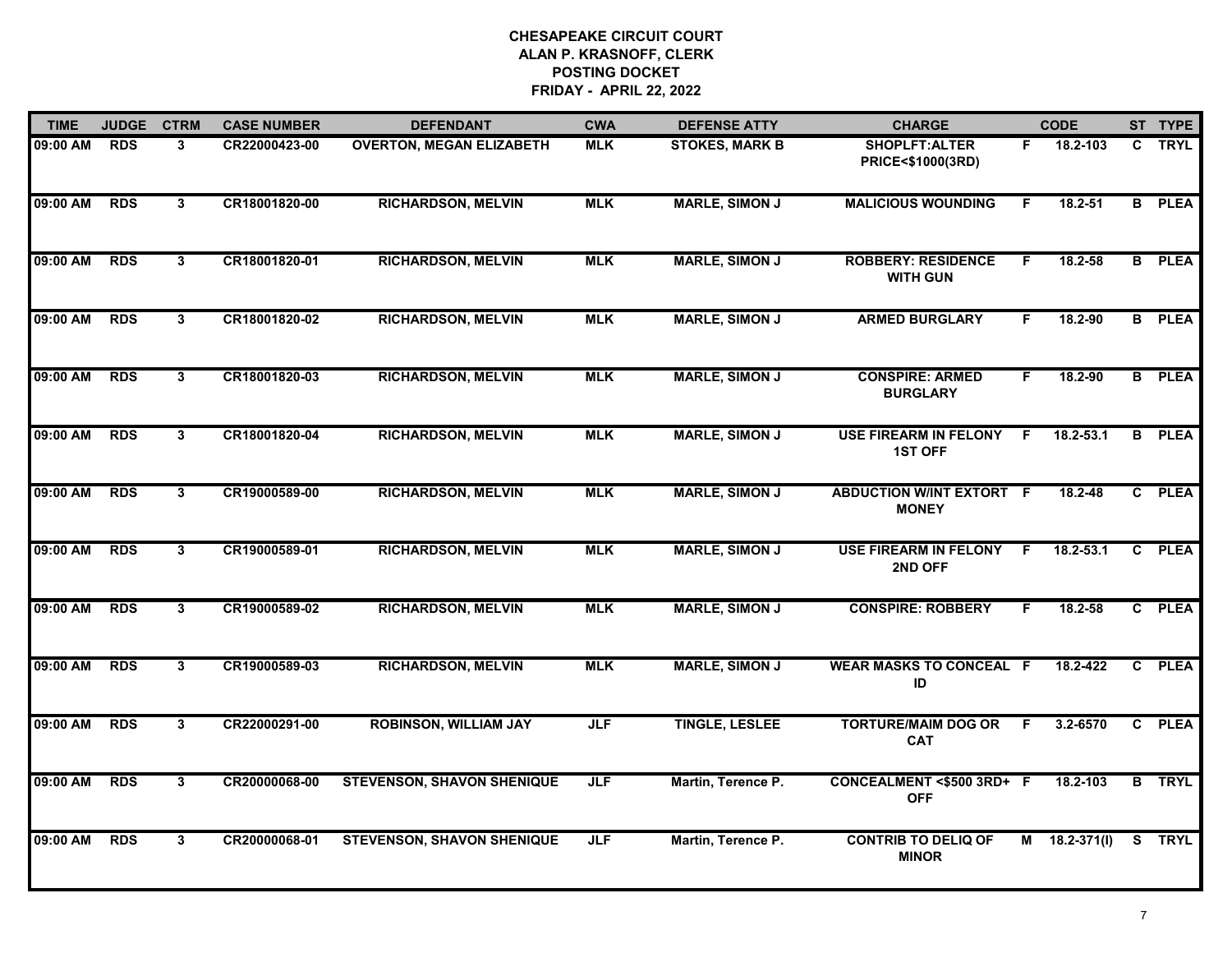| <b>TIME</b> | <b>JUDGE</b> | <b>CTRM</b>             | <b>CASE NUMBER</b> | <b>DEFENDANT</b>                  | <b>CWA</b> | <b>DEFENSE ATTY</b>         | <b>CHARGE</b>                                     |                | <b>CODE</b> |                | ST TYPE       |
|-------------|--------------|-------------------------|--------------------|-----------------------------------|------------|-----------------------------|---------------------------------------------------|----------------|-------------|----------------|---------------|
| 09:00 AM    | <b>RDS</b>   | 3                       | CR21000851-00      | <b>VENEY, YAHYAH RUBEN-ELIJAH</b> | <b>KAM</b> | <b>SACKS, ANDREW M</b>      | <b>ROBBERY: BUSINESS</b><br><b>W/GUN</b>          | F.             | 18.2-58     | C.             | C.            |
| 09:00 AM    | <b>RDS</b>   | $\mathbf{3}$            | CR21000851-01      | <b>VENEY, YAHYAH RUBEN-ELIJAH</b> | <b>KAM</b> | <b>SACKS, ANDREW M</b>      | <b>USE FIREARM IN FELONY</b><br>2ND OFF           | -F             | 18.2-53.1   | C              | C.            |
| 09:00 AM    | <b>RDS</b>   | $\mathbf{3}$            | CR21000851-02      | <b>VENEY, YAHYAH RUBEN-ELIJAH</b> | <b>KAM</b> | <b>SACKS, ANDREW M</b>      | <b>VIOLENT FELON POSS/TRAN F</b><br><b>WEAPON</b> |                | 18.2-308.2  | <b>C</b>       | C             |
| 09:00 AM    | <b>RDS</b>   | 3                       | CR21000851-03      | <b>VENEY, YAYAH RUBEN-ELIJAH</b>  | <b>KAM</b> | <b>SACKS, ANDREW M</b>      | <b>CONSPIRE ROB BUSIN</b><br><b>W/GUN</b>         | F.             | 18.2-58     | C.             | C             |
| 09:00 AM    | <b>RDS</b>   | 3                       | CR22000383-00      | <b>WALKER, TEVION JIRAY</b>       | <b>JRA</b> |                             | 80/60 SPEEDING                                    |                | C.46.2-878  |                | S TRYL        |
| 09:00 AM    | <b>RDS</b>   | 3                       | CR18000828-01      | <b>WILLIAMS, DAMANIQUE DENISE</b> | <b>JLF</b> | <b>BLACK, HUGH E; III</b>   | <b>FTC-ASAP</b>                                   | $\overline{M}$ | 18.2-456    |                | <b>B</b> ASAP |
| 09:00 AM    | ST           | $\overline{\mathbf{4}}$ | CR20000457-00      | <b>ELLIOTT, KENNETH DONNELL</b>   | JLF        | <b>BLAIR, JEFFREY R</b>     | <b>DRIVE W/LIC REVOKED, 3+</b><br><b>IN 10Y</b>   | $\blacksquare$ | B.46.2-301  | S.             | <b>SENT</b>   |
| 09:00 AM    | ST           | 4                       | CR21000310-00      | <b>GATLING, KEVONE TERRELL</b>    | <b>EEM</b> | <b>SINGLETON, KENNETH L</b> | <b>POSSESS COCAINE</b>                            | F.             | 18.2-250    | B              | <b>JURY</b>   |
| 09:00 AM    | <b>SJT</b>   | 4                       | CR21000310-02      | <b>GATLING, KEVONE TERRELL</b>    | <b>EEM</b> | <b>SINGLETON, KENNETH L</b> | ELUDE/DISREGARD POLICE- F<br><b>FELONY</b>        |                | 46.2-817(B) | B              | <b>JURY</b>   |
| 09:00 AM    | ST           | 4                       | CR21000310-03      | <b>GATLING, KEVONE TERRELL</b>    | <b>EEM</b> | <b>SINGLETON, KENNETH L</b> | <b>FAIL SURRENDR IMPROPER M</b><br><b>PLATE</b>   |                | 46.2-612    | s              | <b>JURY</b>   |
| 09:00 AM    | ST           | 4                       | CR21000310-04      | <b>GATLING, KEVONE TERRELL</b>    | <b>EEM</b> | <b>SINGLETON, KENNETH L</b> | <b>ABUSE CHILD, DISREGARD F</b><br><b>LIFE</b>    |                | 18.2-371.1  | в              | <b>JURY</b>   |
| 09:00 AM    | ST           | 4                       | CR21000310-05      | <b>GATLING, KEVONE TERRELL</b>    | <b>EEM</b> | <b>SINGLETON, KENNETH L</b> | <b>POSSESS EUTYLONE</b>                           | F.             | 18.2-250    | $\overline{B}$ | <b>JURY</b>   |
| 09:00 AM    | ST           | 4                       | CR16001686-03      | <b>NELSON, WANDA SHEREESE</b>     | <b>KAM</b> | Morris, Diallo K.           | <b>VIOL PROBATION ON FEL</b><br><b>OFF</b>        | F.             | 19.2-306    |                | C BOND        |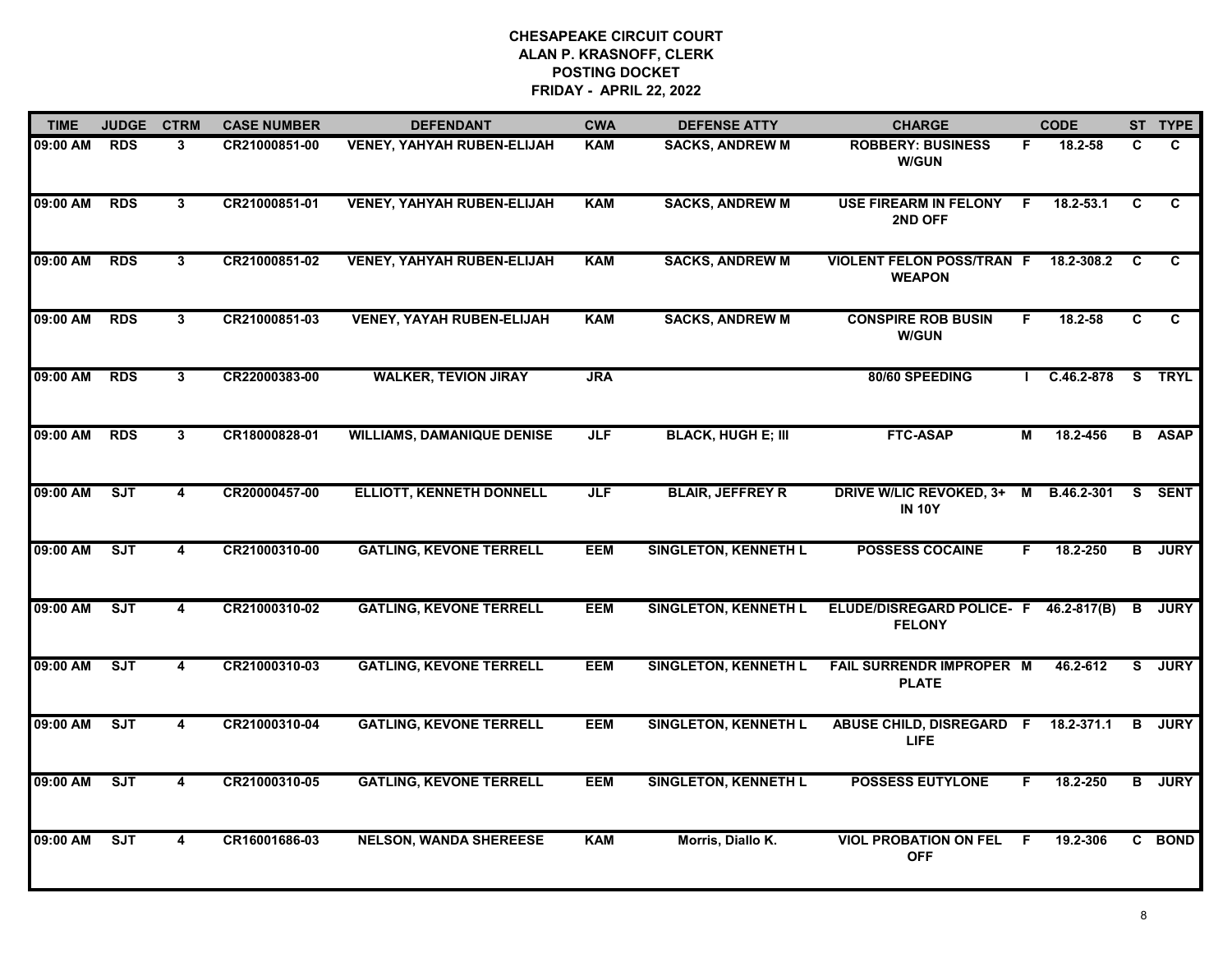| <b>TIME</b>   | <b>JUDGE</b> | <b>CTRM</b>    | <b>CASE NUMBER</b> | <b>DEFENDANT</b>              | <b>CWA</b> | <b>DEFENSE ATTY</b>        | <b>CHARGE</b>                                  |                | <b>CODE</b>   |                | ST TYPE     |
|---------------|--------------|----------------|--------------------|-------------------------------|------------|----------------------------|------------------------------------------------|----------------|---------------|----------------|-------------|
| 09:00 AM      | <b>RAB</b>   | 5              | CR00A02280-04      | PORTER, WILLIAM LEE; JR       | <b>MAP</b> | RIVARD, DAVID S; JR        | <b>VIOL PROBATION ON FEL F</b><br><b>OFF</b>   |                | 19.2-306      |                | C BOND      |
| 09:00 AM      | <b>RAB</b>   | 5              | CR21000631-00      | <b>SUTTON, ANTONIO LEE</b>    | <b>AHM</b> | <b>STEVENSON, LAKISHI</b>  | <b>MURDER: 1ST DEGREE</b>                      | F              | 18.2-32       | C              | <b>JURY</b> |
| 09:00 AM      | <b>RAB</b>   | 5              | CR21000631-01      | <b>SUTTON, ANTONIO LEE</b>    | <b>AHM</b> | <b>STEVENSON, LAKISHI</b>  | <b>AGGRAVATED MALICIOUS</b><br><b>WOUNDING</b> | -F             | $18.2 - 51.2$ | $\mathbf{c}$   | <b>JURY</b> |
| 09:00 AM      | <b>RAB</b>   | 5              | CR21000631-02      | <b>SUTTON, ANTONIO LEE</b>    | <b>AHM</b> | <b>STEVENSON, LAKISHI</b>  | <b>USE FIREARM IN FELONY</b><br>2ND OFF        | -F             | $18.2 - 53.1$ | $\mathbf{c}$   | <b>JURY</b> |
| 09:00 AM      | <b>RAB</b>   | 5              | CR21000631-03      | <b>SUTTON, ANTONIO LEE</b>    | <b>AHM</b> | <b>STEVENSON, LAKISHI</b>  | <b>USE FIREARM IN FELONY</b><br>2ND OFF        | F.             | 18.2-53.1     | $\mathbf{c}$   | <b>JURY</b> |
| 09:00 AM      | <b>RAB</b>   | 5              | CR21000631-05      | <b>SUTTON, ANTONIO LEE</b>    | <b>AHM</b> | <b>STEVENSON, LAKISHI</b>  | <b>ABDUCT BY</b><br><b>FORCE/INTIMIDATION</b>  | F.             | 18.2-47       | $\mathbf{c}$   | <b>JURY</b> |
| 09:00 AM      | <b>RAB</b>   | $\overline{5}$ | CR21000631-06      | <b>SUTTON, ANTONIO LEE</b>    | <b>AHM</b> | <b>STEVENSON, LAKISHI</b>  | <b>USE FIREARM IN FELONY</b><br>2ND OFF        | $\overline{F}$ | $18.2 - 53.1$ | $\overline{c}$ | <b>JURY</b> |
| 09:00 AM      | <b>RAB</b>   | 5              | CR21000631-07      | <b>SUTTON, ANTONIO LEE</b>    | <b>AHM</b> | <b>STEVENSON, LAKISHI</b>  | <b>ABDUCT BY</b><br><b>FORCE/INTIMIDATION</b>  | F.             | 18.2-47       | C.             | <b>JURY</b> |
| 09:00 AM      | <b>RAB</b>   | 5              | CR21000631-08      | <b>SUTTON, ANTONIO LEE</b>    | <b>AHM</b> | <b>STEVENSON, LAKISHI</b>  | <b>USE FIREARM IN FELONY</b><br>2ND OFF        | -F             | 18.2-53.1     | C.             | <b>JURY</b> |
| 09:00 AM MATA |              | 6              | CR18000397-00      | <b>BABONIS, SHAWN MICHAEL</b> | <b>BKF</b> | Normile, James P.; IV      | NOT RETURN PROP-BAILEE F<br>$>= $500$          |                | 18.2-117      | C              | <b>RR</b>   |
| 09:00 AM MATA |              | 6              | CR18000397-02      | <b>BABONIS, SHAWN MICHAEL</b> | <b>BKF</b> | <b>DUNN, W CHRISTOPHER</b> | <b>VIOL OF SUSPENDED</b><br><b>SENTENCE</b>    | F.             | 19.2-306      | S.             | <b>REV</b>  |
| 09:00 AM MATA |              | 6              | CR01A03867-02      | <b>BAKER, LATEEF NAEEM</b>    | <b>BKF</b> | <b>SPARTZ, SARA M</b>      | <b>VIOL PROBATION ON FEL</b><br><b>OFF</b>     | F.             | 19.2-306      | C              | <b>REV</b>  |
| 09:00 AM MATA |              | 6              | CR01A04015-02      | <b>BAKER, LATEEF NAEEM</b>    | <b>BKF</b> | <b>SPARTZ, SARA M</b>      | <b>VIOL PROBATION ON FEL</b><br><b>OFF</b>     | -F             | 19.2-306      | C.             | <b>REV</b>  |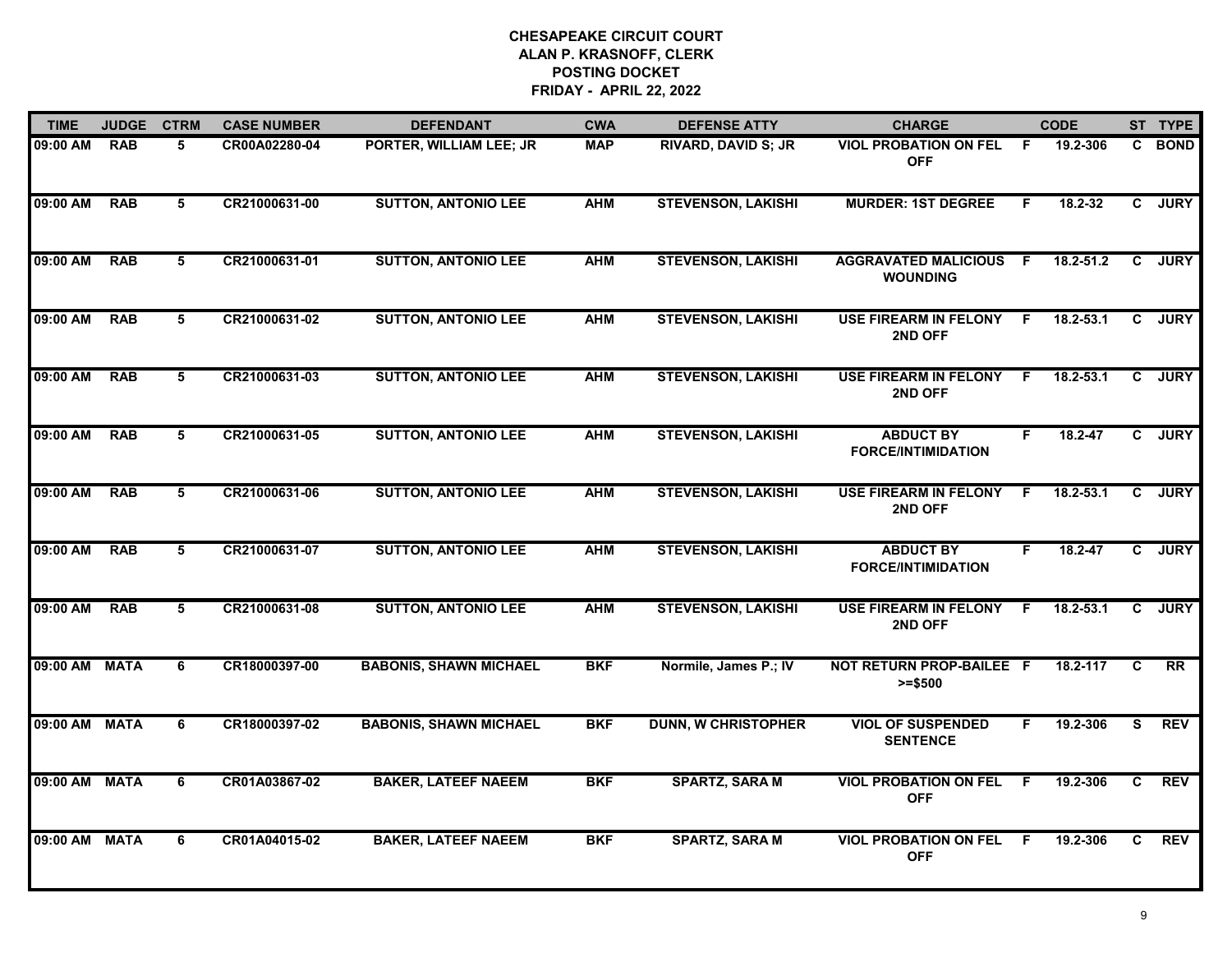| <b>TIME</b>   | <b>JUDGE</b> | <b>CTRM</b>    | <b>CASE NUMBER</b> | <b>DEFENDANT</b>               | <b>CWA</b> | <b>DEFENSE ATTY</b>         | <b>CHARGE</b>                                 |     | <b>CODE</b>  |    | ST TYPE       |
|---------------|--------------|----------------|--------------------|--------------------------------|------------|-----------------------------|-----------------------------------------------|-----|--------------|----|---------------|
| 09:00 AM      | <b>MATA</b>  | 6              | CR21001381-00      | <b>BAKER, LATEEF NAEEM</b>     | <b>BKF</b> | <b>SPARTZ, SARA M</b>       | <b>POSSESS HEROIN</b>                         | F.  | 18.2-250     | B  | <b>SENR</b>   |
| 09:00 AM      | <b>MATA</b>  | 6              | CR22000052-00      | <b>BAKER, LATEEF NAEEM</b>     | <b>BKF</b> | <b>DOUGLAS, NATALIE</b>     | ELUDE/DISREGARD POLICE- F<br><b>FELONY</b>    |     | 46.2-817(B)  | B  | <b>SENR</b>   |
| 09:00 AM      | <b>MATA</b>  | 6              | CR22000173-00      | <b>BAKER, YOLANDA RENAYE</b>   | <b>BKF</b> | <b>HORTON, WYNN</b>         | <b>CREDIT CARD LARCENY</b>                    | F   | 18.2-192     | B  | <b>PLEA</b>   |
| 09:00 AM      | <b>MATA</b>  | 6              | CR22000173-01      | <b>BAKER, YOLANDA RENAYE</b>   | <b>BKF</b> | <b>HORTON, WYNN</b>         | <b>GDC CAPIAS - FTA</b>                       | М   | 18.2-456     |    | <b>B</b> PLEA |
| 09:00 AM MATA |              | 6              | CR22000173-02      | <b>BAKER, YOLANDA RENAYE</b>   | <b>BKF</b> | <b>HORTON, WYNN</b>         | <b>CREDIT CARD FRAUD</b>                      | М   | 18.2-195     |    | <b>B</b> PLEA |
| 09:00 AM MATA |              | 6              | CR22000173-03      | <b>BAKER, YOLANDA RENAYE</b>   | <b>BKF</b> | <b>HORTON, WYNN</b>         | <b>ID THEFT W/INTENT TO</b><br><b>DEFRAUD</b> |     | M 18.2-186.3 | B  | <b>PLEA</b>   |
| 09:00 AM      | <b>MATA</b>  | $\overline{6}$ | CR22000350-00      | <b>BYNUM, GHANA MEKEO</b>      | <b>BKF</b> | <b>HORTON, WYNN</b>         | <b>GRAND LARCENY AUTO</b>                     | F.  | A.18.2-102   | C  | <b>PLEA</b>   |
| 09:00 AM      | <b>MATA</b>  | 6              | CR21001393-00      | <b>EDWARDS, MARIO MERELL</b>   | <b>BKF</b> | <b>ROBINSON, DAMIEN W</b>   | <b>DWI: 1ST OFFENSE</b>                       |     | M A.18.2-266 |    | <b>B</b> TRYL |
| 09:00 AM      | <b>MATA</b>  | 6              | CR16001247-01      | <b>ENGEL, TRAVIS HUNTER</b>    | <b>MAP</b> | <b>WINSTEAD, FAITH SHAW</b> | <b>VIOL PROBATION ON FEL</b><br><b>OFF</b>    | F   | 19.2-306     |    | C BOND        |
| 09:00 AM      | <b>MATA</b>  | 6              | CR19000755-00      | <b>GREGORY, AMESHIA NICOLE</b> | <b>BKF</b> | <b>MUSSONI, ERIK</b>        | <b>IDENTY THFT: FINANC LOSS F</b><br>> \$500  |     | 18.2-186.3   | C  | <b>RR</b>     |
| 09:00 AM MATA |              | 6              | CR04A01536-03      | <b>GUILES, PHILLIP EUGENE</b>  | <b>MAP</b> | <b>MUSSONI, ERIK</b>        | <b>VIOL PROBATION ON FEL</b><br><b>OFF</b>    | F.  | 19.2-306     | C. | <b>BOND</b>   |
| 09:00 AM      | <b>MATA</b>  | 6              | CR04A02437-03      | <b>GUILES, PHILLIP EUGENE</b>  | <b>MAP</b> | <b>MUSSONI, ERIK</b>        | <b>VIOL PROBATION ON FEL</b><br><b>OFF</b>    | F   | 19.2-306     |    | C BOND        |
| 09:00 AM MATA |              | 6              | CR07A02600-02      | <b>GUILES, PHILLIP EUGENE</b>  | <b>MAP</b> | <b>MUSSONI, ERIK</b>        | <b>VIOL PROBATION ON FEL</b><br><b>OFF</b>    | - F | 19.2-306     |    | C BOND        |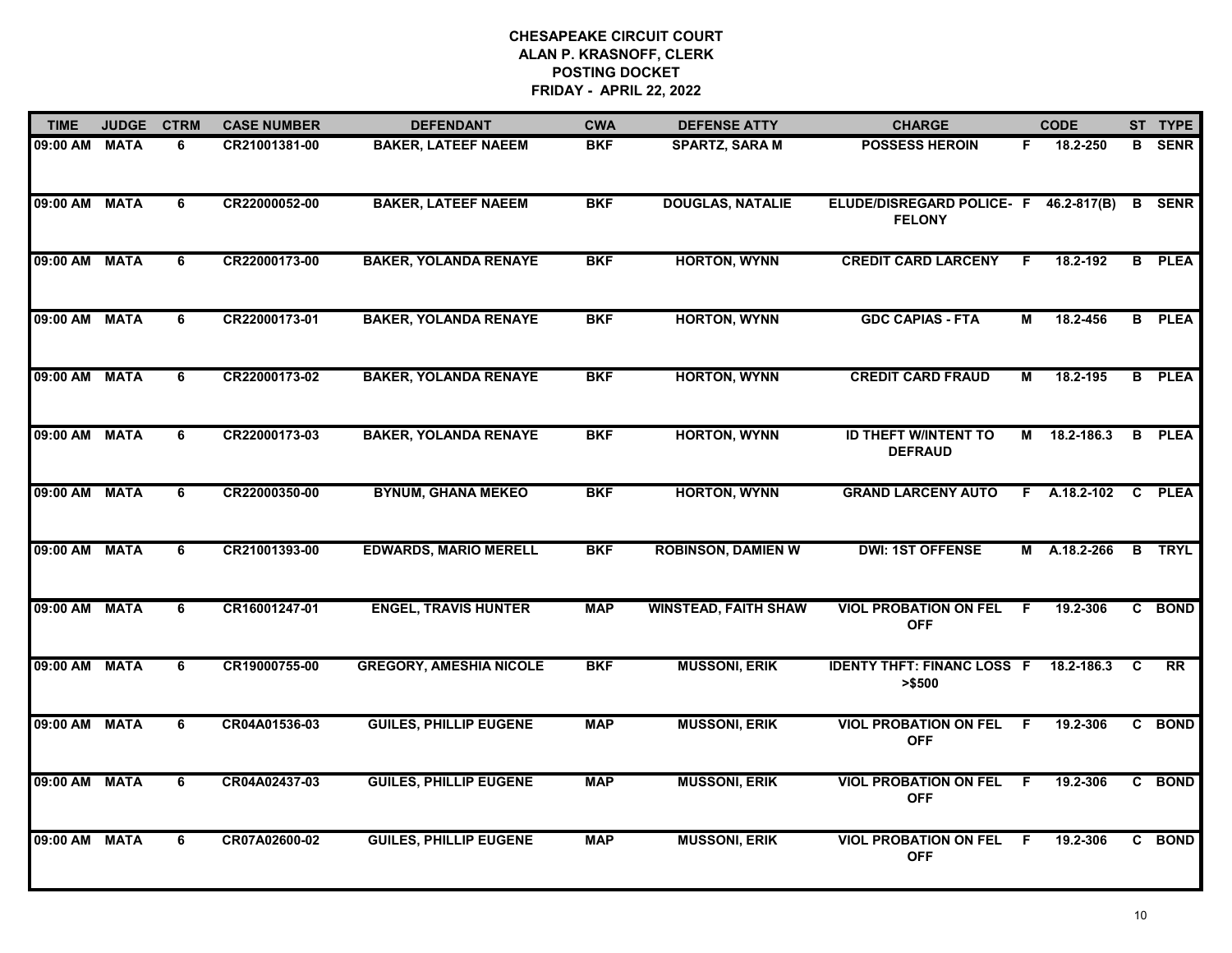| <b>TIME</b>   | <b>JUDGE</b> | <b>CTRM</b>    | <b>CASE NUMBER</b> | <b>DEFENDANT</b>               | <b>CWA</b> | <b>DEFENSE ATTY</b>       | <b>CHARGE</b>                              |     | <b>CODE</b> |    | ST TYPE       |
|---------------|--------------|----------------|--------------------|--------------------------------|------------|---------------------------|--------------------------------------------|-----|-------------|----|---------------|
| 09:00 AM      | <b>MATA</b>  | 6              | CR14000587-03      | <b>GUILES, PHILLIP EUGENE</b>  | <b>MAP</b> | <b>MUSSONI, ERIK</b>      | <b>VIOL PROBATION ON FEL</b><br><b>OFF</b> | F.  | 19.2-306    | C. | <b>BOND</b>   |
| 09:00 AM      | <b>MATA</b>  | 6              | CR10002730-06      | <b>HILL, JACQUIAL PARIS</b>    | <b>MAP</b> | <b>HERNANDEZ, DONNA E</b> | <b>VIOL PROBATION ON FEL</b><br><b>OFF</b> | -F  | 19.2-306    |    | C BOND        |
| 09:00 AM      | <b>MATA</b>  | 6              | CR10002730-07      | <b>HILL, JACQUIAL PARIS</b>    | <b>MAP</b> | <b>HERNANDEZ, DONNA E</b> | <b>VIOL PROBATION ON FEL</b><br><b>OFF</b> | F.  | 19.2-306    |    | C BOND        |
| 09:00 AM      | <b>MATA</b>  | 6              | CR10002730-08      | <b>HILL, JACQUIAL PARIS</b>    | <b>MAP</b> | <b>HERNANDEZ, DONNA E</b> | <b>VIOL PROBATION ON FEL</b><br><b>OFF</b> | F.  | 19.2-306    |    | C BOND        |
| 09:00 AM MATA |              | 6              | CR19001722-09      | <b>KESSLER, CAMERON ALLAN</b>  | <b>LAP</b> | Martin, Terence P.        | <b>VIOL PROBATION ON FEL</b><br><b>OFF</b> | F.  | 19.2-306    | C. | <b>REV</b>    |
| 09:00 AM MATA |              | 6              | CR19001722-10      | <b>KESSLER, CAMERON ALLAN</b>  | <b>LAP</b> | Martin, Terence P.        | <b>VIOL PROBATION ON FEL</b><br><b>OFF</b> | - F | 19.2-306    | C. | <b>REV</b>    |
| 09:00 AM      | <b>MATA</b>  | $\overline{6}$ | CR19001722-11      | <b>KESSLER, CAMERON ALLAN</b>  | <b>LAP</b> | Martin, Terence P.        | <b>VIOL PROBATION ON FEL</b><br><b>OFF</b> | F.  | 19.2-306    | C  | <b>REV</b>    |
| 09:00 AM MATA |              | 6              | CR19001722-12      | <b>KESSLER, CAMERON ALLAN</b>  | <b>LAP</b> | Martin, Terence P.        | <b>VIOL PROBATION ON FEL</b><br><b>OFF</b> | -F  | 19.2-306    | C  | <b>REV</b>    |
| 09:00 AM      | <b>MATA</b>  | 6              | CR21000516-00      | <b>NORMAN, MELQUON VENTELL</b> | <b>BKF</b> | Black, Hugh E.; III       | <b>FELON POSS AMMO (NOT</b><br>GUN)        | F   | 18.2-308.2  |    | <b>B</b> TRYL |
| 09:00 AM      | <b>MATA</b>  | 6              | CR22000292-00      | <b>ONEAL, ABIGAIL LYNN</b>     | <b>MLP</b> | <b>TINGLE, LESLEE</b>     | <b>POSSESS</b><br><b>METHAMPHETAMINE</b>   | F.  | 18.2-250    |    | <b>B</b> PLEA |
| 09:00 AM      | <b>MATA</b>  | 6              | CR15000032-03      | PEREZ, REUBEN ANDREW           | <b>MAP</b> | <b>STEVENSON, LAKISHI</b> | <b>VIOL PROBATION ON FEL</b><br><b>OFF</b> | F.  | 19.2-306    |    | C BOND        |
| 09:00 AM MATA |              | 6              | CR16000119-06      | <b>PEREZ, REUBEN ANDREW</b>    | <b>MAP</b> | <b>STEVENSON, LAKISHI</b> | <b>VIOL PROBATION ON FEL</b><br><b>OFF</b> | F.  | 19.2-306    |    | C BOND        |
| 09:00 AM      | <b>MATA</b>  | 6              | CR19001389-04      | <b>SUTTON, THOMAS ADAM</b>     | <b>MAP</b> | <b>STEVENSON, LAKISHI</b> | <b>VIOL PROBATION ON FEL</b><br><b>OFF</b> | -F  | 19.2-306    |    | C BOND        |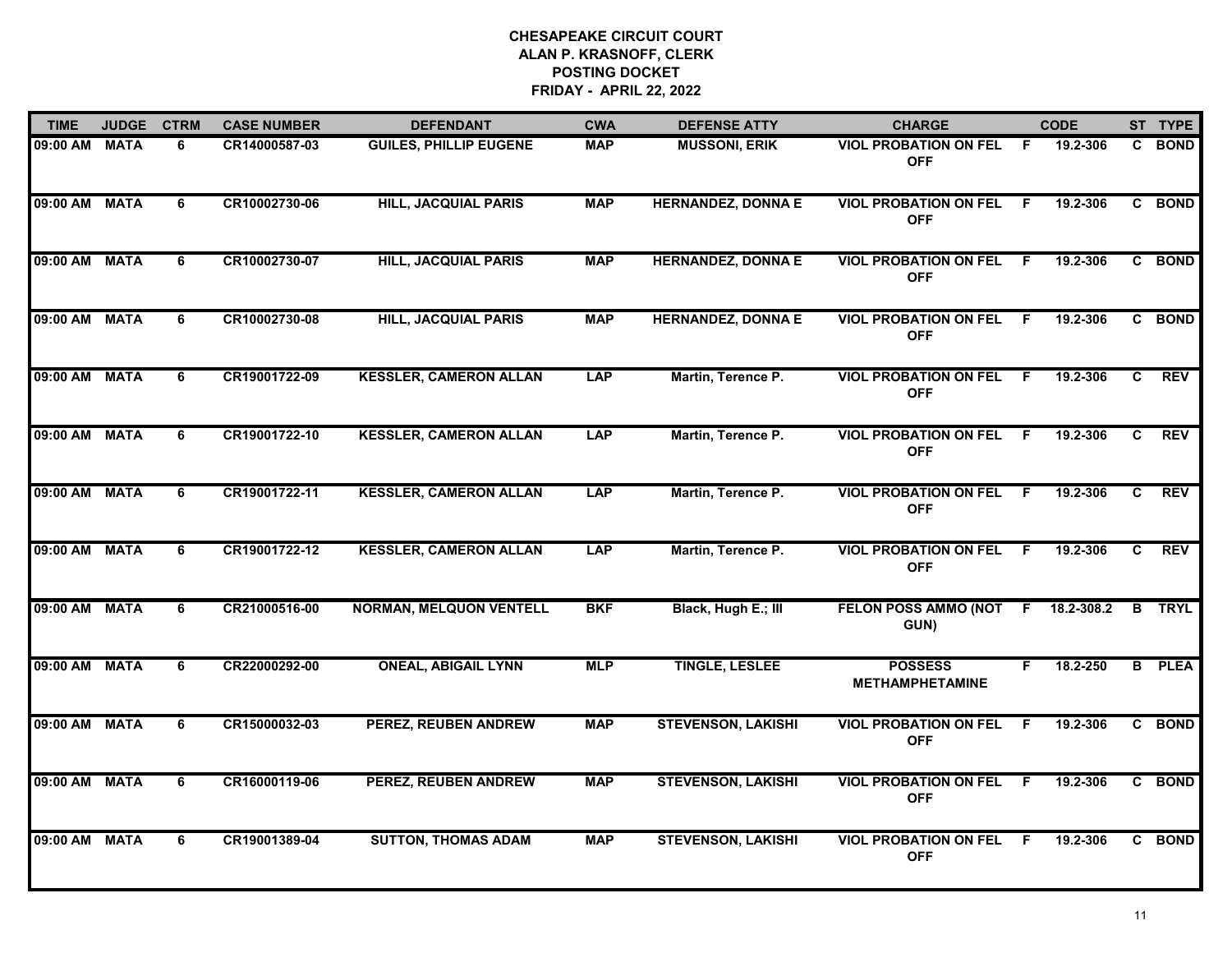| <b>TIME</b>   | <b>JUDGE</b> | <b>CTRM</b> | <b>CASE NUMBER</b> | <b>DEFENDANT</b>               | <b>CWA</b> | <b>DEFENSE ATTY</b>           | <b>CHARGE</b>                              |    | <b>CODE</b> | <b>ST</b>    | <b>TYPE</b> |
|---------------|--------------|-------------|--------------------|--------------------------------|------------|-------------------------------|--------------------------------------------|----|-------------|--------------|-------------|
| 09:00 AM      | <b>MATA</b>  | 6           | CR19001389-05      | <b>SUTTON, THOMAS ADAM</b>     | <b>MAP</b> | <b>STEVENSON, LAKISHI</b>     | <b>VIOL PROBATION ON FEL</b><br><b>OFF</b> | F  | 19.2-306    | $\mathbf{c}$ | <b>BOND</b> |
| 09:00 AM      | <b>MATA</b>  | 6           | CR20000041-08      | <b>SUTTON, THOMAS ADAM</b>     | <b>MAP</b> | <b>STEVENSON, LAKISHI</b>     | <b>VIOL PROBATION ON FEL</b><br><b>OFF</b> | E  | 19.2-306    | C            | <b>BOND</b> |
| 09:00 AM      | <b>MATA</b>  | 6           | CR20000041-09      | <b>SUTTON, THOMAS ADAM</b>     | <b>MAP</b> | <b>STEVENSON, LAKISHI</b>     | <b>VIOL PROBATION ON FEL</b><br><b>OFF</b> | E  | 19.2-306    | C            | <b>BOND</b> |
| 09:00 AM      | <b>MATA</b>  | 6           | CR20000041-10      | <b>SUTTON, THOMAS ADAM</b>     | <b>MAP</b> | <b>STEVENSON, LAKISHI</b>     | <b>VIOL PROBATION ON FEL</b><br><b>OFF</b> | E  | 19.2-306    | $\mathbf{c}$ | <b>BOND</b> |
| 09:00 AM      | <b>MATA</b>  | 6           | CR20000041-11      | <b>SUTTON, THOMAS ADAM</b>     | <b>MAP</b> | <b>STEVENSON, LAKISHI</b>     | <b>VIOL PROBATION ON FEL</b><br><b>OFF</b> | E  | 19.2-306    | C            | <b>BOND</b> |
| 09:00 AM      | <b>MATA</b>  | 6           | CR20000006-01      | <b>TAYLOR, LYNDELL D'ANDRE</b> | <b>MNF</b> | <b>HOLDER, WILLIAM JOSHUA</b> | <b>VIOL PROBATION ON FEL</b><br><b>OFF</b> | F. | 19.2-306    | C.           | <b>REV</b>  |
| 09:00 AM MATA |              | 6           | CR18001370-00      | <b>WILSON, DOMINIQUE N</b>     | <b>BKF</b> |                               | <b>EMBEZZLEMENT &gt;=\$200</b>             | F. | 18.2-111    | в            | RR          |